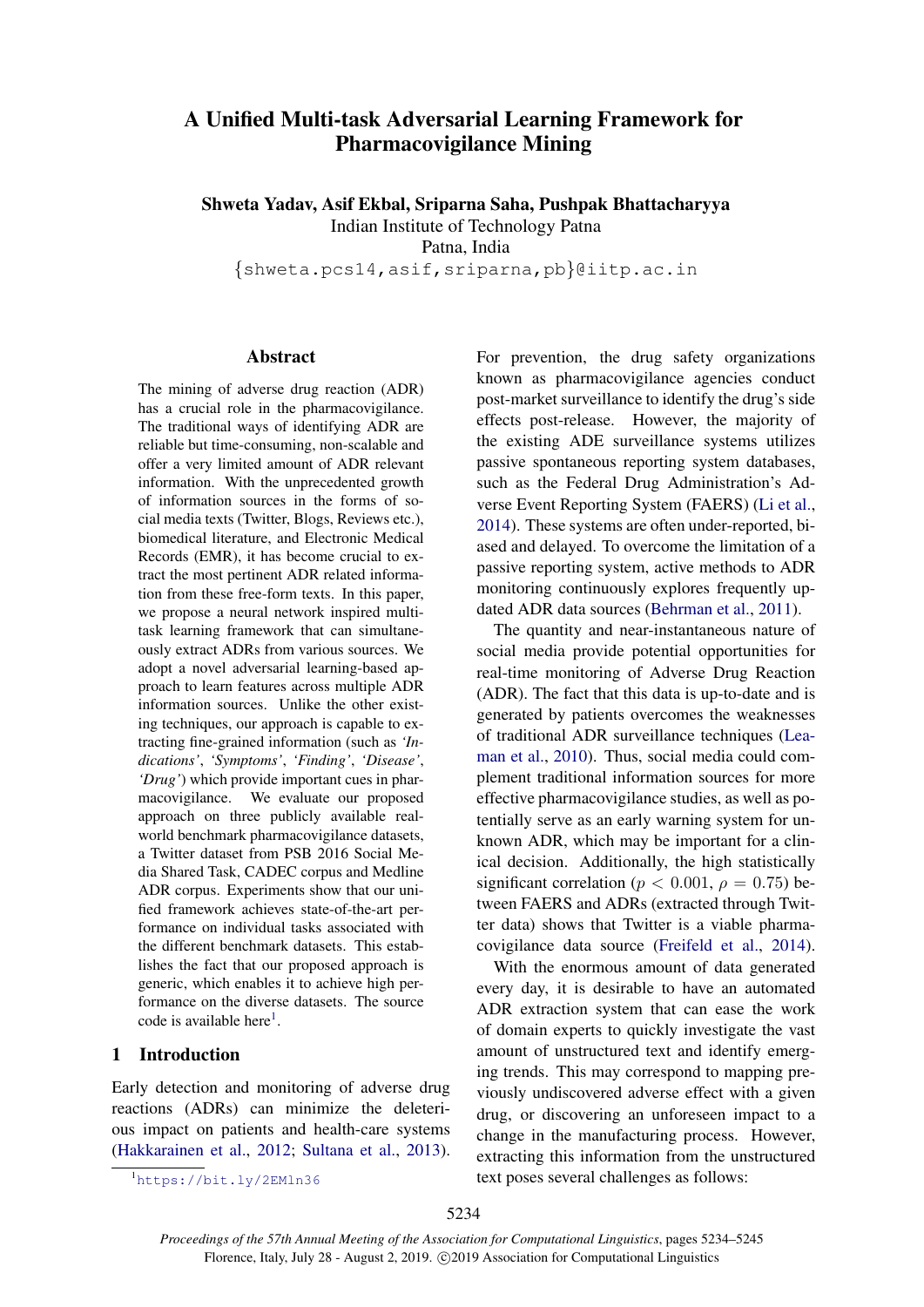<span id="page-1-0"></span>

Figure 1: Sample sentences from CADEC (Text1), MEDLINE (Text 2) and Twitter (Text 3,4) dataset. The token in red represents *ADR*, purple denotes *Finding*, blue represent *Drug name* and brown colour text represents *Indication*.

• Multiple Context: Context carries an essential role in determining the semantic labels of the medical concepts. For example, consider the following tweets:

Tweet 1: "*Advil cured my horrific pain, but made my stomach upset*"

Tweet 2: "*Advil cured my upset stomach but gave me a horrific pain*"

The above tweets, although have a similar medical concept, their contexts specify the associated class types. In Tweet 1, 'pain' refers to the class type Symptom, while in Tweet 2, it refers to ADR.

• Multiple word form: Social media text offers some inherently distinct challenges such as containing short word-forms ( eg,"*need to sleep 24/7*"), misspelled wordforms (eg, "*fluoxetine, it just make me so tiered* '), abbreviated words (eg, CIT for *Citopram*), slangs (eg, "seroquel knocked me out"), implicit sense (eg, "*hard time getting some Z's*"), symbols (such as emoticons), and figurative languages (eg, "*quetiapine zombie*"). This arbitrariness increases the difficulty level in capturing the semantic relationships between the different types.

To overcome these limitations, several machine learning and deep learning models are introduced for ADR mining. However, these models are very task-specific and often fail to show reasonable accuracies when these evaluated for some other domains or other annotation schemes.

In this paper, we propose a unified multi-task learning (MTL) framework that works on the concept of adversarial learning. Our model is capable of learning several tasks associated with ADR monitoring with different levels of supervisions collectively. The proposed approach differs from the previous studies in two aspects:

Firstly, most of the existing methods in multi-task learning attempt to divide the features of different tasks based on task-specific and task-invariant feature space, considering only component-wise parameters. The major drawback of this mechanism is that the common feature space often incorporates the task-specific feature space, leading to feature redundancy. Given this issue in multitask learning (MTL), in our proposed framework we employ adversarial learning [\(Goodfellow et al.,](#page-9-3) [2014\)](#page-9-3), which helps in eliminating redundant features from the feature space and prevent the contamination between shared and task-specific features. Secondly, we also employ the highway and residual connection whenever necessary to avoid the vanishing gradient problem and improve the performance of our deep neural model (multiheaded attention based stacked recurrent and convolutional neural network).

### Contributions:

Contributions of our current work can be summarized as follows:

(1) We propose a unified multi-task learning (MTL) framework for pharmacovigilance mining that exploits the capabilities of adversarial learning to learn the shared complementary features across the multiple ADR datasets. To our best knowledge, this is the very first attempt to study the effect of adversarial learning method in MTL environment, especially for pharmacovigilance mining.

(2) Our proposed model is capable of automatically identifying the various information (such as *Symptom*, *Finding*, *Disease*, *Drug*), in addition to the ADR.

(3) We validate our proposed framework on three popular benchmark datasets, namely Twitter [\(Sarker et al.,](#page-10-3) [2016\)](#page-10-3), CADEC [\(Karimi et al.,](#page-9-4) [2015\)](#page-9-4) and MEDLINE [\(Gurulingappa et al.,](#page-9-5) [2012a\)](#page-9-5) for pharmacovigilance mining, having different annotation schemes. We extract the following tags: *ADR*, *Drugs*, and *Indications* from the Twitter dataset, *ADR*, *Disease*, *Drug*, *Finding*; and *Symptom* from the CADEC dataset; and *Drug* and *ADR* mentions from the MEDLINE dataset. Figure[-1](#page-1-0) shows exemplary sentences from each dataset.

(4) Our unified multi-task model achieves the state-of-the-art performance in the ADR labeling and outperforms the strong baseline models for all the other pharmacovigilance labels.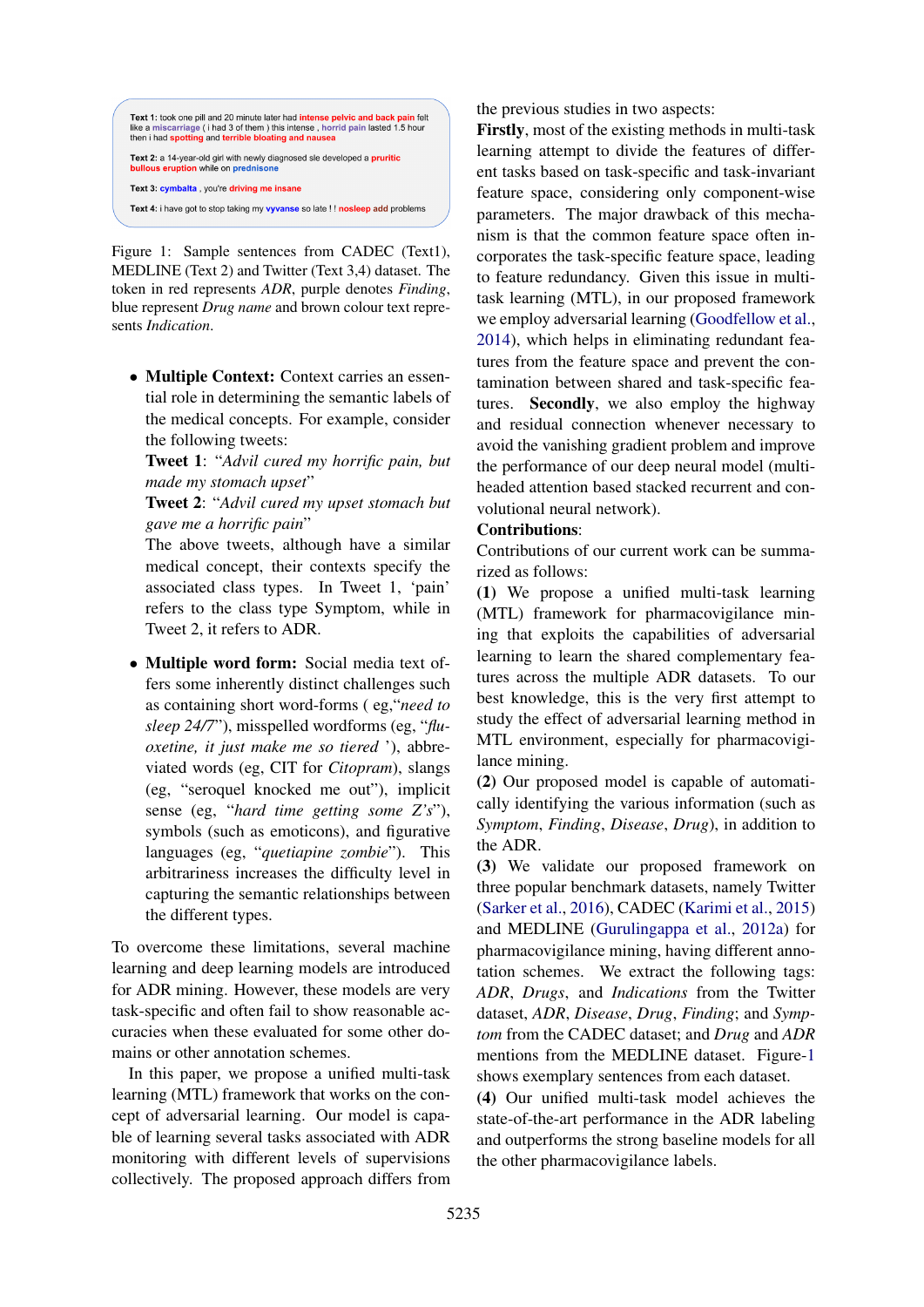

Figure 2: Proposed model architecture for pharmacovigilance mining. (all the neurons representation are hypothetical). The right part of the image describes the *Component 1* and *Component 2*.

# 2 Related Work

Depending upon the source of data, we categorize the previous works as:

# (i) Biomedical Text and Electronic Medical Record:

Several Natural Language Processing (NLP) techniques have been proposed to extract ADRs from the Electronic Medical Record [\(Wang et al.,](#page-10-4) [2009;](#page-10-4) [Friedman,](#page-9-6) [2009;](#page-9-6) [Aramaki et al.,](#page-8-0) [2010\)](#page-8-0) and medical case reports [\(Gurulingappa et al.,](#page-9-7) [2011\)](#page-9-7). [Gu](#page-9-5)[rulingappa et al.](#page-9-5) [\(2012a\)](#page-9-5) adapted machine learning technique for the identification and extraction of potential adverse drug event relations from the MEDLINE case reports. Unlike other spontaneous data sources such as social media, both EMR and medical case reports offer several advantages of having complete records of patients' medical history, treatment, conditions and the possible risk factors, and is also not restricted to the patients experiencing ADRs [\(Harpaz et al.,](#page-9-8) [2012b\)](#page-9-8). Recently, a study conducted by [\(Sarker and Gonza](#page-10-5)[lez,](#page-10-5) [2015\)](#page-10-5) utilized the data from MEDLINE case reports and Twitter. They proposed several textual features and investigated how the combination of different datasets would increase the performance of identifying ADRs. With the advancement of the neural network technique, [\(Huynh et al.,](#page-9-9) [2016\)](#page-9-9) investigated multiple neural network (NN) frameworks for ADR classification on both medical case reports and Twitter dataset.

(ii) Social Media: Social media offers a very rich and viable source of information for identifying potential ADRs in a real-time. [Leaman](#page-10-2)

[et al.](#page-10-2) [\(2010\)](#page-10-2) conducted very first study utilizing user comments from their social media post. In total, the dataset contains 6, 890 user comments. The research shows that user comments are highly beneficial in uncovering the ADRs. Further works [\(Gurulingappa et al.,](#page-9-10) [2012b;](#page-9-10) [Benton et al.,](#page-9-11) [2011;](#page-9-11) [Harpaz et al.,](#page-9-12) [2012a\)](#page-9-12) utilized the lexicon-based approach to extract the ADRs. However, these approaches are only restricted to a number of target ADRs. [Nikfarjam and Gonzalez](#page-10-6) [\(2011\)](#page-10-6) exploited rule-based technique over naive lexicon-based approach on the same dataset which was capable of detecting ADR not included in lexicons.

With the emergence of annotated data, several research works have employed supervised machine learning techniques such as Support Vector Machine (SVM) [\(Sarker and Gonzalez,](#page-10-5) [2015\)](#page-10-5), Conditional Random Field (CRF) [\(Nikfar](#page-10-7)[jam et al.,](#page-10-7) [2015\)](#page-10-7) and Random Forest [\(Zhang et al.,](#page-11-0) [2016\)](#page-11-0).

In recent years with the introduction of deep learning techniques, most of the studies utilize deep learning model to predict ADRs. [Lee et al.](#page-10-8) [\(2017\)](#page-10-8) developed semi-supervised deep learning model on the Twitter corpus. In particular, they used the Convolution Neural Network (CNN) for classification. [Stanovsky et al.](#page-10-9) [\(2017\)](#page-10-9) used the Recurrent Neural Network integrated with knowledge graph embedding on the CADEC corpus. Their study shows that this integration can make the model more accurate. [Tutubalina and](#page-10-10) [Nikolenko](#page-10-10) [\(2017\)](#page-10-10) explored the combination of CRF and Recurrent Neural Network (RNN). Their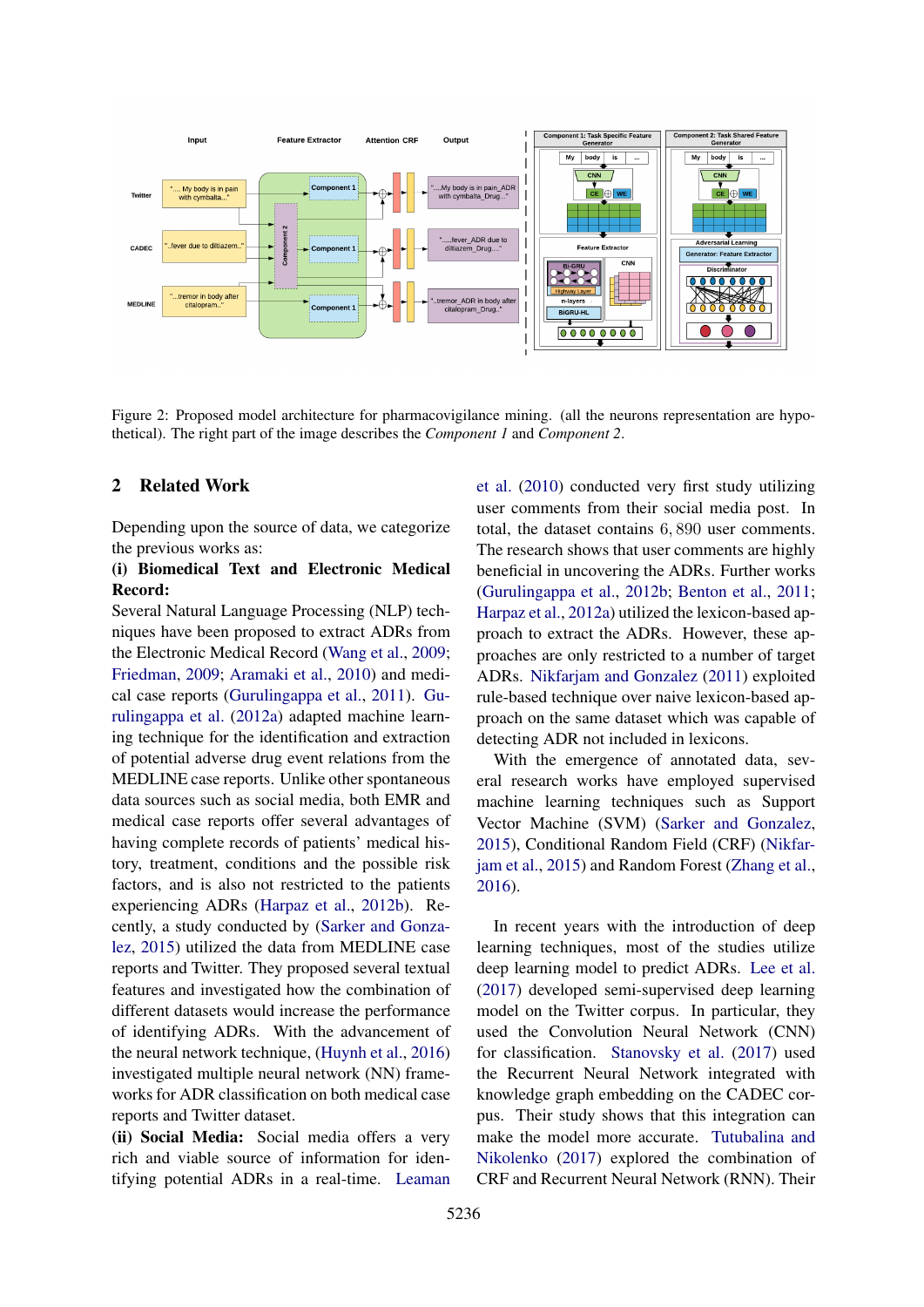results show that CRF can assist RNN model in capturing the context well. The most relevant work to this study is the work conducted by [Chowdhury et al.](#page-9-13) [\(2018\)](#page-9-13). They learned jointly for three tasks: binary classification, ADR labeling, and indication labeling using RNN-attentioncoverage model.

# 3 Methodology

With our adversarial multi-task framework, we jointly learn to label the ADR events from multiple ADR datasets. ADR labeling is a sequence labeling problem. For a given input sequence  $X$ , the model learns to find the optimal tag sequence y ∗ . Mathematically,

$$
y^* = \arg\max_{y} P(Y|X)
$$
 (1)

Our proposed adversarial multi-task framework is depicted in Figure 2. Our model comprises of five components:

(1) Embedding Layer: It captures the meaning and semantic associations between pharmacovigilance word that appears in the text.

(2) Encoder/Feature Extractor Layer, which generates both task-specific and task-shared feature. Each of these feature generator modules consists of Convolutional Neural Network (CNN) followed by stacked Bi-Gated Recurrent Unit (GRU). Task-specific feature generator is responsible for capturing the features specific to the task. In the task-shared feature generator, there is an additional adversarial learning component, where feature extractor (Generator) is working operates adversarially towards a learnable multi-layer perceptron (Discriminator), preventing it from making an accurate prediction about the types of the task the feature generated from.

(3) Concatenation Layer: This is responsible for concatenating the feature representation obtained by both the feature extractor modules.

(4) Multi-head Attention Layer: This learns to encode better the given word by looking at the other words in the text.

(5) CRF Layer: This is used to predict the most probable tag sequence.

# 3.1 Input Text

The input to our model is a sequence of words  $X = (x_1, x_2, \ldots, x_n)$  corresponding to socialmedia posts/medical case reports comprising of  $n$ words.

#### 3.2 Embedding Layer

This layer generates two forms of representations: Word embedding: maps each word  $x_i$  to low dimensional vector  $w_i \in \mathbb{R}^{d_e}$ . We use pre-trained word embedding of dimension  $d_e$ .

Character embedding:: to capture the morphological features. The character embedding can help in capturing the representations of the out of vocabulary (OOV) words, misspelt words and variations in noun or verb phrase. When it comes to the social media text, this issue even becomes more crucial to resolve. Character embedding is one of the ways to resolve this issue. It allows the model to learn lexical patterns (e.g. suffix or prefix) which eventually helps in capturing the outof-vocabulary (OOV) words and some other information which is difficult to capture through word embedding.

We employ CNN for character embedding.

Let  $C = \{c_1, c_2, \ldots, c_k\}$  be the character sequence of words  $x_i$  having length l. Each character  $c_i$  is represented as a one-hot vector of length  $C$ , which is the number of unique characters in the dataset. The resulted one-hot representations of all the characters in the word are stacked to form a matrix  $M \in \mathbb{R}^{k \times |C|}$ . Thereafter, we apply several filters of different width to this matrix. The width of these filters varies from 1 to  $k$ , i.e., these filters look at 1 to k-gram character sequences. The max-pooling operation is performed followed by the convolutional operation to pick the most relevant feature. We call this character embedding feature as  $c_i$ .

Finally, the output of word embedding for the  $i<sup>th</sup>$  word is the concatenation of word embedding  $w_i$  and the character embedding  $c_i$ . For each  $x_i \in$ X, the embedding layer generate the embedding in the following way:

$$
e_i = w_i \oplus c_i \tag{2}
$$

### <span id="page-3-0"></span>3.3 Feature Extractor

Our feature extractor utilizes CNN and stacked Bi-GRU to encode the output of the *Embedding layer*. CNN and stacked Bi-GRU takes the Embedding layer output as input and generate the features to further encode the sequence information. Since, we employ the stacked Bi-GRU, there could be vanishing gradient problem. To tackle this, we employ highway layer [\(Srivastava et al.,](#page-10-11) [2015\)](#page-10-11), that has shown a significant impact in reducing vanishing gradient problem in various NLP tasks [\(Kim](#page-10-12)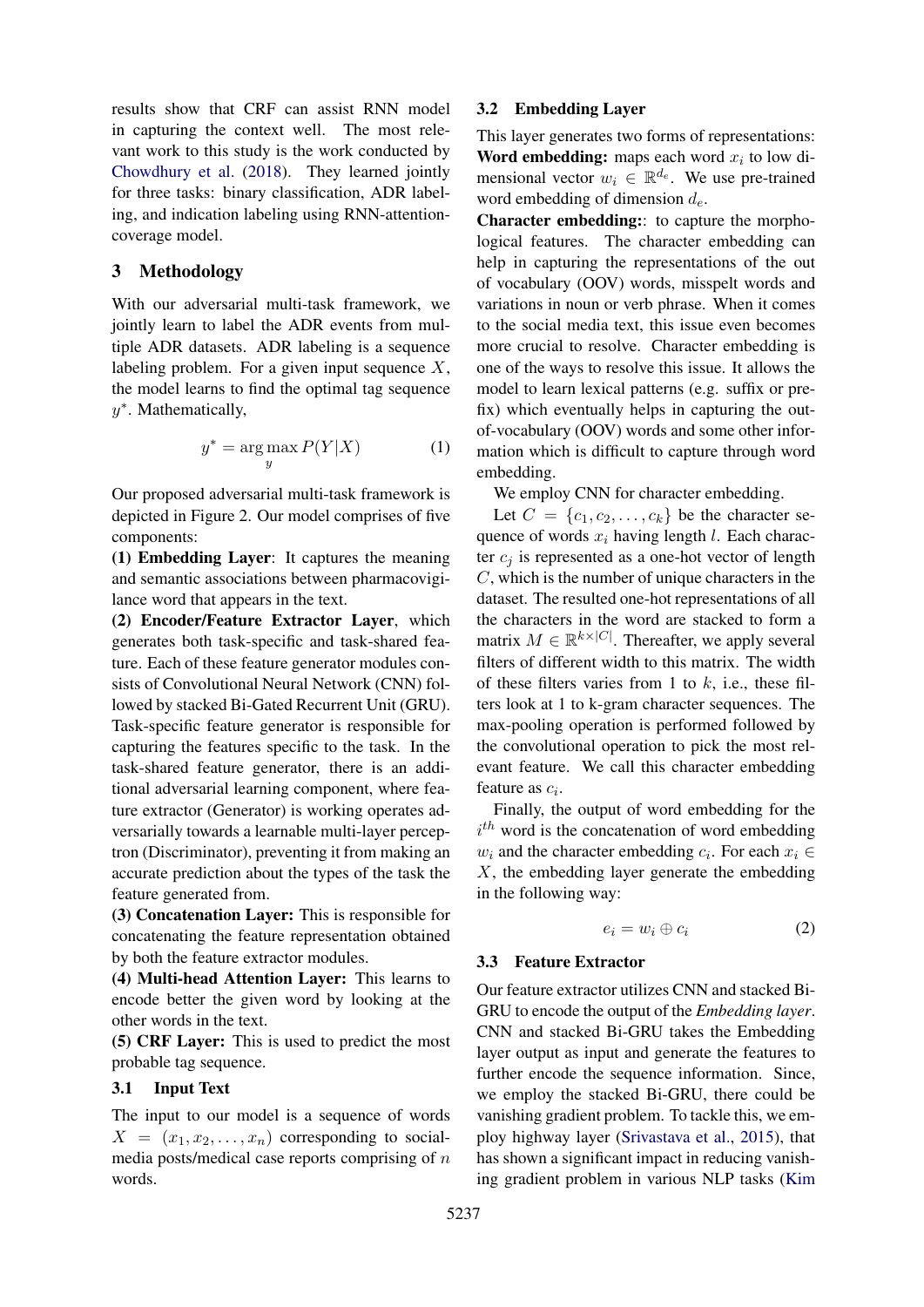#### [et al.,](#page-10-12) [2016;](#page-10-12) Costa-jussà and Fonollosa, [2016\)](#page-9-14).

Let us the consider the input sequence to this layer is  $E = \{e_1, e_2, \ldots, e_n\}$ . A convolution operation is performed over the zero-padded sequence  $E^p$ . Similar to the character embedding, a set of  $k$  filter of size  $m$  are applied to the sequence. We obtain convoluted features  $c_t$  at given time t for  $t = 1, 2, \ldots, n$ .

$$
c_t = relu(F[e_{t-\frac{m-1}{2}} \dots e_t \dots e_{t+\frac{m-1}{2}}])
$$
 (3)

Then, we generate the feature vectors  $C'$  $\equiv$  $[c'_1, c'_2 \dots c'_n]$ , by applying max pooling on C.

Inspired by the success of stacked attentive RNN in solving other NLP tasks [\(Wu et al.,](#page-11-1) [2016;](#page-11-1) [Graves et al.,](#page-9-15) [2013;](#page-9-15) [Dyer et al.,](#page-9-16) [2015;](#page-9-16) [Prakash](#page-10-13) [et al.,](#page-10-13) [2016\)](#page-10-13), we use the stacked GRU to encode the input text. The stacked GRU is an extension to GRU model that has multiple hidden GRU layers. The purpose of using multiple GRUs layers is to learn more sophisticated conditional distributions from the data [\(Bahdanau et al.,](#page-9-17) [2015\)](#page-9-17). In this work, we employ vertical stacking strategy where the output of the previous layer of GRU is fed to the highway layer and corresponding output is passed as input to the next layer of GRU. Let the number of layers in stacked GRU is  $L$  then the GRU computes the hidden state for each layer  $l \in L$  as follows:

$$
h_k^l = GRU(h_k^{l-1}, h_{k-1}^l)
$$
\n(4)

where,  $h_k^l$  is the hidden state representation at  $l^{th}$ layer. The input  $h_k^0$  to the first layer  $(l = 1)$  of GRU are initialized randomly. The first layer of GRU unit at  $k^{th}$  word feature takes the input as the embedding layer output  $e_k$  of the  $k^{th}$  word. We compute the forward  $(\overrightarrow{h_k})$  and backward  $(\overrightarrow{h_k})$ hidden state for each word  $k$  in the sentence. The final hidden state at layer  $l \in L$  is computed by augmenting both the hidden states:  $z_k^l = [$  $\rightarrow$  $h_k^l \oplus$  $\frac{1}{2}$  $\dot{h}_k^l].$ The final input text representation from stacked Bi-GRU layer is calculated by taking the hidden state of the last layer  $(L)$  of the GRU as follows:

$$
h_1, h_2, \ldots, h_n = [\overrightarrow{h_1} \oplus \overleftarrow{h_1} \cdot \overrightarrow{h_2} \cdot \overleftarrow{h_2} \oplus \overleftarrow{h_2} \cdot \overrightarrow{h_2}], \ldots, [\overrightarrow{h_n} \oplus \overleftarrow{h_n} \cdot \overrightarrow{h_n}]
$$
 (5)

We compute the overall input text representation by concatenating the output of CNN layer  $C'$  and stacked Bi-GRU (eq. [5\)](#page-4-0) as follows:

$$
z_1, z_2, \ldots, z_n = [c'_1 \oplus h_1], [c'_2 \oplus h_2], \ldots, [c'_n \oplus h_n]
$$
 (6)

The above approach to generate task specific feature is computed at for each task separately. In order to capture the common features along the task,

we utilize the above feature extractor framework which serves as a Generator model and the feed forward neural network as a Discriminator.

#### 3.4 Task Discriminator Layer

Our feature extractor layer is generating two types of features, shared and task-specific. Ideally both feature spaces should be mutually exclusive. To ensure that task-specific features of given task do not exist in the shared space, we exploit the concept of adversarial training [\(Goodfellow et al.,](#page-9-3) [2014\)](#page-9-3) into shared feature space. We follow the same method as introduced by [\(Liu et al.,](#page-10-14) [2017\)](#page-10-14) to make the shared feature space uncontaminated by the task-specific features.

For achieving the aforementioned strategy, a Task Discriminator  $D$  is used to map the attention prioritized shared feature to estimate the task of its origin. In our case, Task Discriminator is a fully connected layer using a softmax layer to produce the probability distribution of the shared features belonging to any task. The shared feature extractor (c.f. [3.3\)](#page-3-0) works as Generator  $(G)$  to generate shared features. The shared feature extractor is made to work in an adversarial way, preventing the discriminator from predicting the task and hence preventing contamination in the shared space. The adversarial loss is used to train the model. Let us assume that the shared feature (c.f. equation [6\)](#page-4-1) is  $\{z_1^s, z_2^s, \ldots, z_n^s\}$ . It can be represented as:

$$
D(zs) = softmax(znsWd + bd)
$$
 (7)

where  $W<sup>d</sup>$  and  $b<sup>d</sup>$  are the weight matrix and bias, respectively.

#### 3.5 Concatenation Layer

<span id="page-4-0"></span>Let us denote the shared and task-specific features for input text are  $z^s = \{z_1^s, z_2^s, \dots, z_n^s\}$  and  $z^t =$  $\{z_1^t, z_2^t, \ldots, z_n^t\}$ . Finally, the output of the feature extractor layer is computed as the concatenation of the shared and task-specific feature as follows:

<span id="page-4-2"></span>
$$
S = z_1^s \oplus z_1^t, z_2^s \oplus z_2^t, \dots, z_n^s \oplus z_n^t
$$
  
=  $s_1, s_2, \dots, s_{n-1}, s_n$  (8)

#### <span id="page-4-1"></span>3.6 Multi-head Attention Layer

The multi-head attention is used to learn the dependencies between any pair of words in the input text. We apply the multi-head attention on the final representation of the input text  $S$  as computed in Equation [8.](#page-4-2) The multi-head attention [\(Vaswani](#page-10-15)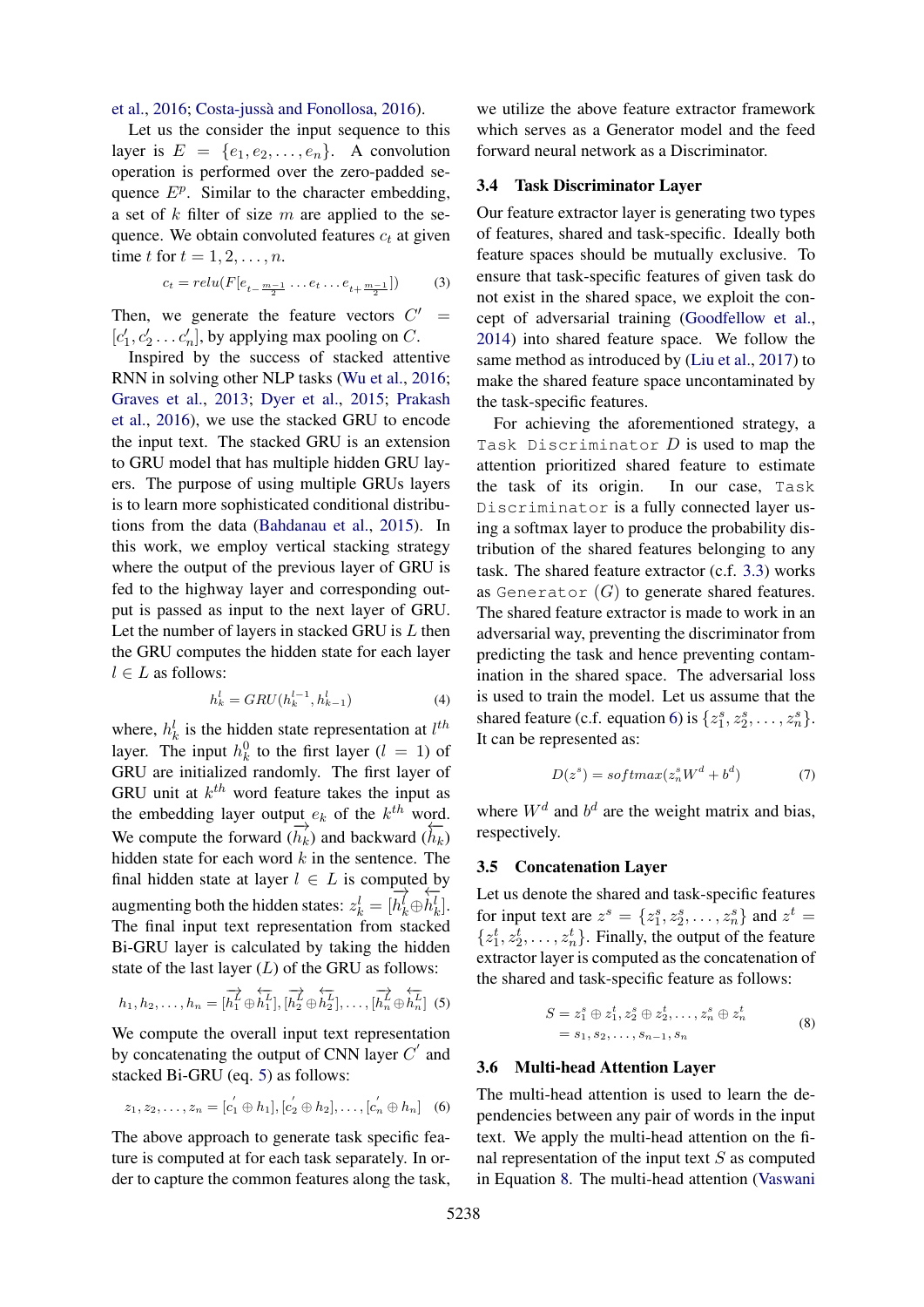[et al.,](#page-10-15) [2017\)](#page-10-15) can be precisely described as follows:

$$
Attention(Q, K, V) = softmax(\frac{QK^{T}}{\sqrt{d}})V
$$
 (9)

where,  $Q$ ,  $K$  and  $V$  are the query, key and value matrix. In our experiment, all these values are equivalent to the  $S$  (with the multiplication of the respective learning weights) and  $d$  is the dimension of the feature extraction units. Multi-head attention first linearly projects the queries, keys and values to the given no. of the head (t) using different linear projections. Then these projections perform the scaled dot-product attention in parallel. Finally, these results of attention are concatenated and once again projected to get the new representation. Formally, the multi-head attention at head i can be computed by:

$$
head_i = Attention(SW_i^Q, SW_i^K, SW_i^V)
$$
  

$$
S' = W(head_1 \oplus head_2 \oplus, ..., \oplus head_t)
$$
  
(10)

where  $W_i^Q$  $i<sup>Q</sup>$ ,  $W_i<sup>K</sup>$  and  $W_i<sup>V</sup>$  are the weight matrices.

## 3.7 Conditional Random Field Layer

In sequence labeling problem there is often a dependency between the successive labels. Instead of predicting the current label independently through softmax layer, we employ the CRF [\(Laf](#page-10-16)[ferty et al.,](#page-10-16) [2001\)](#page-10-16) layer, which takes care of the previous label to predict the current label. Firstly, the attentive feature at given time step  $t$  is projected to another space which has a dimension equal to the number of output tags. Mathematically, it can be formulated as follows:

<span id="page-5-0"></span>
$$
o_t = W^S S_t^* + b^S \tag{11}
$$

Thereafter, we calculate the score to predict a given label sequence  $y$  as follows:

$$
score(y|X) = \sum_{t=1}^{n} (A_{t-1,t} + o_{t,y_t})
$$
 (12)

where  $A$  is the transition score matrix. Finally, we select the tag sequence with highest score as follows:

$$
\hat{y} = \underset{y \in Y}{\arg \max} score(y|x) \tag{13}
$$

In decoding stage, we use Viterbi algorithm to compute the optimal tag sequence.

#### 4 Experimental Details

#### 4.1 Network Training

We have optimized two different losses to train our multi-task model. The first loss is task-specific loss of  $\mathcal{L}_{task}$ , which is specific for each task. Apart from task-specific loss, we also optimize the adversarial loss to train the network not correctly to predict the task.

For task-specific loss, we use negative loglikelihood objective as the loss function for each task. Given the total number of task  $T$  and  $N$ training samples  $(x_i, y_i)$  from task  $t \in T$ , the task loss  $\mathcal{L}_{task}$  can be computed by the following equation:

$$
\mathcal{L}_{task} = -\sum_{t=1}^{T} \sum_{i=1}^{N} \log p(\hat{y_i}^t | x_i^t)
$$
 (14)

The likelihood function  $p(\hat{y_i}^t | x_i^t)$  can be computed by the following equation:

$$
p(\hat{y}_i^t | x_i^t) = \frac{e^{score(\hat{y}_i^t | x_i^t)}}{\sum_{\overline{y} \in Y} e^{score(\overline{y_i^t} | x_i^t)}} \tag{15}
$$

The  $score(.)$  function is computed by the equation [12.](#page-5-0) The adversarial loss trains the shared feature extractor to generate the shared features such that the task discriminator layer cannot reliably recognize which task the input text comes from. The adversarial loss  $\mathcal{L}_{adv}$  can be computed as follows:

$$
\mathcal{L}_{adv} = \min_{G} \left( \max_{D} \left( \sum_{t=1}^{T} \sum_{i=1}^{N} d_i^t log \left[ D \left( G(x_i^t) \right) \right] \right) \right) \tag{16}
$$

where  $d_i^t$  is the gold label indicating the type of the current task and  $x_i^t$  is the  $i^{th}$  example of task t. The min-max optimization problem is addressed by the gradient reversal layer [\(Ganin and Lempit](#page-9-18)[sky,](#page-9-18) [2015\)](#page-9-18). The final loss of the model is defined by the following equation:

$$
\mathcal{L} = \alpha \times \mathcal{L}_{task} + \beta \times \mathcal{L}_{adv} \tag{17}
$$

where  $\alpha$  and  $\beta$  are the scalar parameter.

#### 4.2 Hyper-parameters

We use the pre-trained word embedding  $2$  from [Pyysalo et al.](#page-10-17) [\(2013\)](#page-10-17) of dimension 200. It is trained on the combination of PubMed and PMC biomedical texts with texts extracted from a recent English Wikipedia dump. We set the maximum length of input text as 44 and maximum character

<span id="page-5-1"></span><sup>2</sup> http://evexdb.org/pmresources/vec-space-models/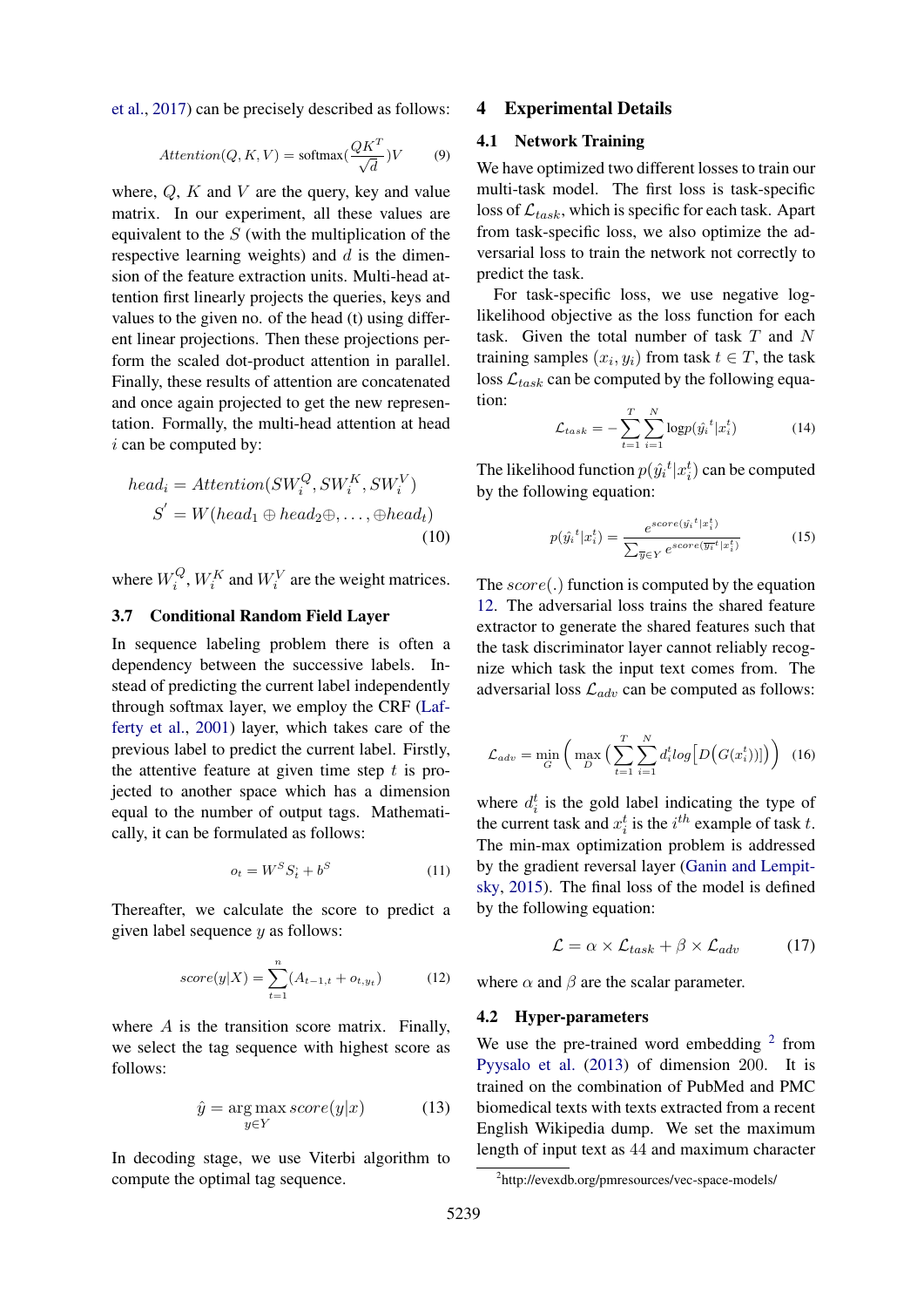length of 10. The CNN based character embedding length of 100 is used in this experiment. The optimal hidden state dimension of GRU is set to be 100. We use 4 GRU layers to form the stacked GRU layer. The CNN layer uses the filter set:  $\{2, 3, 4\}$ . In multi-head attention layer, we use a total of 4 heads to compute the attentive representation. We set the dropout rate to 0.5. The batch size is set to 16 and value of loss weights  $\alpha$  and  $\beta$ are set to be 0.8 and 0.2, respectively. The Adam Optimization [\(Kingma and Ba,](#page-10-18) [2015\)](#page-10-18) method with a learning rate of 0.01 is used during training to optimize the network weights. The optimal values of hyper-parameters are achieved through the 10-fold cross validation experiment.

# 4.3 Datasets

We use three different ADR labeling datasets : PSB 2016 Social Media Shared Task for ADR Extraction dataset (Twitter), CADEC, and MED-LINE to evaluate our multi-task model performance. It is to be noted that our model is trained simultaneously on the different ADR datasets. The different datasets used in the experiment are as follows:

- 1. Twitter dataset: The first dataset, which we use is the Twitter dataset from PSB 2016 Social Media Shared Task for ADR Extraction task. It contains 572 tweets which are fully annotated for mentions of ADR, tweet ID, start and end offset, UMLS ID, annotated text span and the related drugs. We extracted the following three tags from this dataset: *ADR*, *Drugs*, and *Indications*.
- 2. CADEC adverse drugs events dataset: The another dataset, which we use is the CADEC adverse drugs event dataset. It contains a total of 1248 sentences containing different tags. Our model extract the following tags from CADEC Corpus: *ADR*, *Disease*, *Drug*, *Finding* and *Symptom*.
- 3. MEDLINE ADR dataset: This ADR corpus was released by [Gurulingappa et al.](#page-9-10) [\(2012b\)](#page-9-10). It was derived from the MEDLINE case re-ports<sup>[3](#page-6-0)</sup>. This case report provides information about the symptoms, signs, diagnosis, treatment and follow-up of individual patients. This corpus contains 2972 documents with

20967 sentences. Out of which, 4272 sentences are annotated with names and relationships between drugs, adverse effects and dosages. Our model extract the *Drug* and *ADR* mentions in the sentences.

# 5 Result and Analysis

We evaluate the pharmacovigilance labeling tasks in terms of Precision, Recall and F1-Score. Unlike the existing system, we evaluate the performance of our model, using the exact matching scheme, where a prediction sequence is counted as correct only if all the sequence labels are predicted correctly. We will begin by first describing the baselines models, followed by the results obtained from the proposed model and then present the analysis of the results.

## 5.1 Baselines

We compare our adversarial multi-task model with the following state-of-the-art baselines. It is to be noted that these baselines are re-implementation of the state-of-the-art methods for ADR extraction.

(1) ST-BLSTM: This is a single task model for ADR labeling with Bi-LSTM as sentence encoder. In our experiment, we build the individual model for each dataset.

(2) ST-CNN: This model is similar to baseline ST-BLSTM, but instead of using Bi-LSTM for sentence encoder, we use CNN with filters:  $\{2, 3, 4\}$ . (3) CRNN: In this model CNN and LSTM are together used for sentence encoder [\(Huynh et al.,](#page-9-9) [2016\)](#page-9-9). We adopt the same architecture for ADR extraction by classifying each token of the sentence into a pre-defined set of tags.

(4) RCNN: This model is similar to the third baseline, but here we extract the LSTM feature first and then pass these features as the input to the CNN network.

(5) MT-BLSTM: It is a multi-task model [\(Chowd](#page-9-13)[hury et al.,](#page-9-13) [2018\)](#page-9-13) with a shared Bi-LSTM layer across the task for sentence encoder and taskspecific Bi-LSTM for each task. The final representation is obtained by concatenating shared and task-specific Bi-LSTM.

(6) MT-Atten-BLSTM: This baseline model [\(Chowdhury et al.,](#page-9-13) [2018\)](#page-9-13) is similar to the MT-BLSTM. The sentence encoder of this model is also equipped with the word level attention mechanism.

<span id="page-6-0"></span><sup>3</sup>[https://www.nlm.nih.gov/bsd/indexing/](https://www.nlm.nih.gov/bsd/indexing/training/PUB_050) [training/PUB\\_050](https://www.nlm.nih.gov/bsd/indexing/training/PUB_050)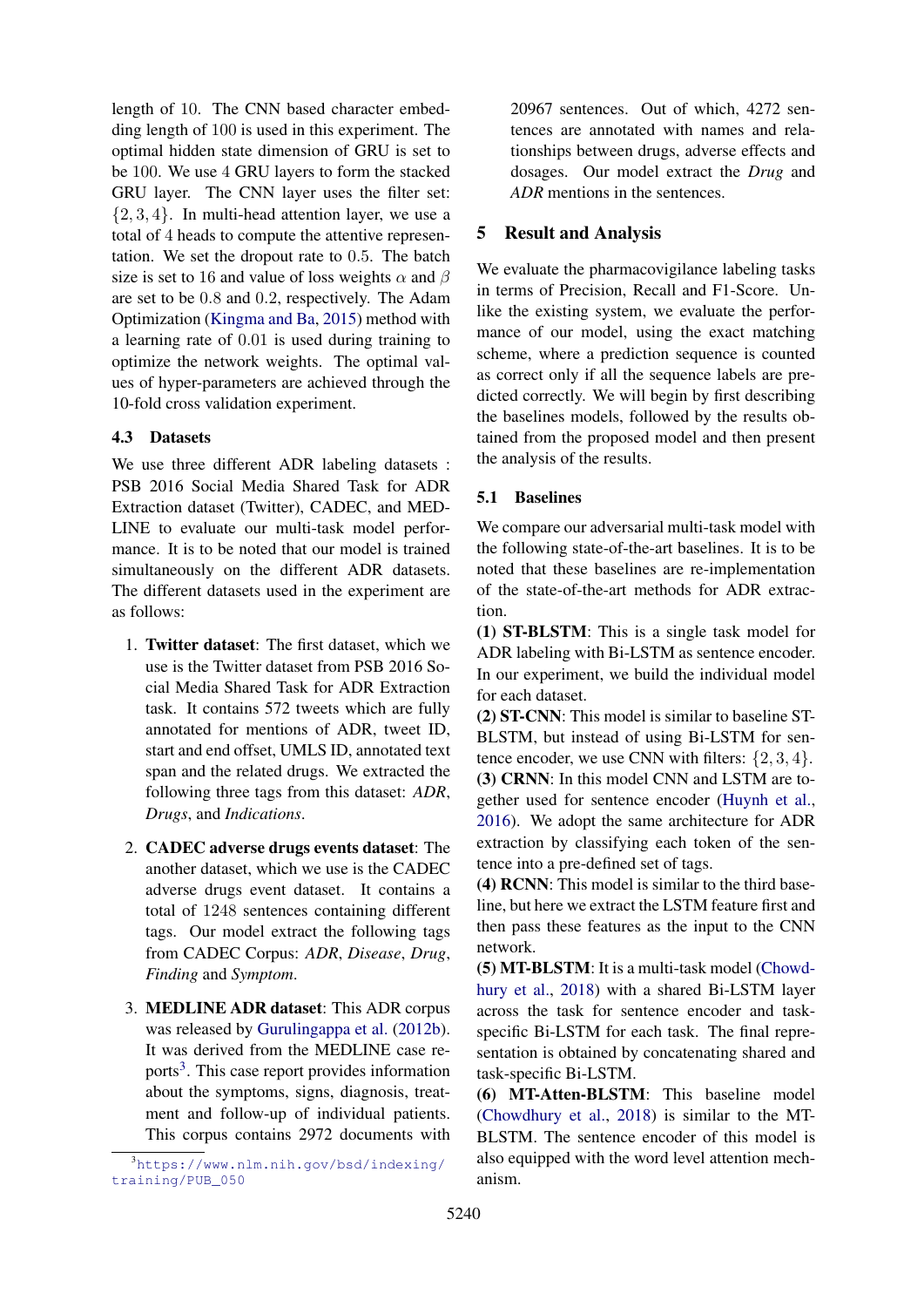<span id="page-7-0"></span>

| Models                                  |       | Twitter |       |       | <b>CADEC</b> |       | <b>MEDLINE</b> |       |       |  |
|-----------------------------------------|-------|---------|-------|-------|--------------|-------|----------------|-------|-------|--|
|                                         | D     | R       | F1    | D     |              | F1    | P              |       | F1    |  |
| <b>ST-BLSTM</b>                         | 57.7  | 56.8    | 57.3  | 52.9  | 49.4         | 51.1  | 71.65          | 72.19 | 71.91 |  |
| <b>ST-CNN</b>                           | 63.8  | 65.8    | 67.1  | 39.7  | 42.7         | 42.0  | 66.88          | 73.81 | 70.17 |  |
| CRNN (Huynh et al., 2016)               | 61.1  | 62.4    | 64.9  | 49.5  | 46.9         | 48.2  | 71.0           | 77.3  | 75.5  |  |
| RCNN (Huynh et al., 2016)               | 57.6  | 58.7    | 63.6  | 42.4  | 44.9         | 43.6  | 73.5           | 72.0  | 74.0  |  |
| MT-BLSTM (Chowdhury et al., 2018)       | 65.57 | 61.02   | 63.19 | 60.50 | 55.16        | 57.62 | 72.72          | 75.49 | 74.0  |  |
| MT-Atten-BLSTM (Chowdhury et al., 2018) | 62.26 | 69.62   | 65.73 | 56.63 | 60.0         | 58.27 | 75.08          | 81.06 | 77.95 |  |
| Proposed Model                          | 68.78 | 70.81   | 69.69 | 64.33 | 67.03        | 65.58 | 81.97          | 82.61 | 82.18 |  |

Table 1: Result comparison of the proposed method with the state-of-art baseline methods. Here, 'P', 'R', 'F1' represents Precision, Recall and F1-Score. The results on CADEC and MEDLINE are on 10-fold cross validation; for the twitter dataset, we use the train and test sets as provided by the PSB 2016 shared task.

<span id="page-7-1"></span>

| Model<br><b>Components</b> | Twitter                   | <b>CADEC</b>              | <b>MEDLINE</b>            |  |  |  |
|----------------------------|---------------------------|---------------------------|---------------------------|--|--|--|
| <b>Proposed Model</b>      | 69.69                     | 65.58                     | 82.18                     |  |  |  |
| - Character Embedding      | 67.63 $(2.06 \downarrow)$ | 56.10 $(9.48 \downarrow)$ | 76.34 $(5.84 \downarrow)$ |  |  |  |
| - Multi-head Attention     | 68.65 $(1.04 \text{ J})$  | 60.51 $(5.07 \downarrow)$ | 77.71(4.47)               |  |  |  |
| - Adversarial Learning     | 68.11 $(1.58 \text{ J})$  | 58.57 (7.01 ↓)            | $71.21(10.97 \text{L})$   |  |  |  |

Table 2: Ablation study on all the dataset. The values in the bracket shows the absolute decrements  $( \downarrow )$  in the proposed model by removing the respective component. It shows the contribution (in terms of model performance in F1 Score) of that component in our proposed model.

## 5.2 Results

The extensive results of our proposed model with comparisons to the state-of-the-art baselines techniques are reported in Table [1.](#page-7-0) Our proposed model outperforms the state-of-the-art baselines techniques by fair margins in terms of precision, recall and F1-Score for all the datasets. In our first experiment, we train two models (i.e. Single-Task BLSTM and Multi-Task BLSTM) to analyze the effect of the multi-task model (MT-BLSTM) over a single task model (ST-BLSTM). On all the three datasets, we can visualize from Table [1](#page-7-0) that, the multi-task framework with its sharing scheme can help in boost the performance of the system. We observe the performance improvement of 5.89, 6.52 and 2.09 F1-Score points on Twitter, CADEC, and MEDLINE dataset, respectively. The similar improvement is also observed in terms of precision and recall.

In comparison to the baseline 5 model, our proposed method achieve the improvement of 6.5, 7.96, and 8.18 F1-Score points on Twitter, CADEC, and MEDLINE dataset, respectively. This shows the robustness of our proposed multitask method. We also compare our proposed system with MT-Atten-BLSTM model. The results show the performance improvement of 3.96, 7.31,

and 4.23 F1 Score points for Twitter, CADEC and MEDLINE dataset, respectively. The improvements over all the baselines methods are statistically significant as  $p < 0.05$ .

#### 5.3 Ablation Study

To analyze the impact of various component of our model, we perform the ablation study (c.f. Table-[2\)](#page-7-1) by removing one component from the proposed model and evaluate the performance on all the three datasets. Character embedding is found to be the most crucial component on Twitter, and CADEC datasets as both of these datasets are from the social media text and carry the nature of the short text and out of vocabulary words.

To prove our hypothesis (introduction of adversarial learning in the multi-task framework can make shared space independent of the task invariant features), we exclude the adversarial loss from our proposed framework. We could see a significant decline in performance. This depicts that making the task shared space free from the contamination of task-specific feature, can significantly improve the performance of the system. Removal of the multi-head attention also lead to drop of an average 4% F1-Score points across all the datasets.

### 6 Analysis

To get a deeper insight into how our multi-task model performs over the state-of-the-art multitask baseline model, we sample few sentences from all the three datasets. In the Table[-3,](#page-8-1) we demonstrate the capability of our model in correctly predicting all the labels, while the MT-LSTM and MT-LSTM-atten make the incorrect prediction. In the sentence 1 due to the sharing scheme, bipolar was correctly labeled as Indication.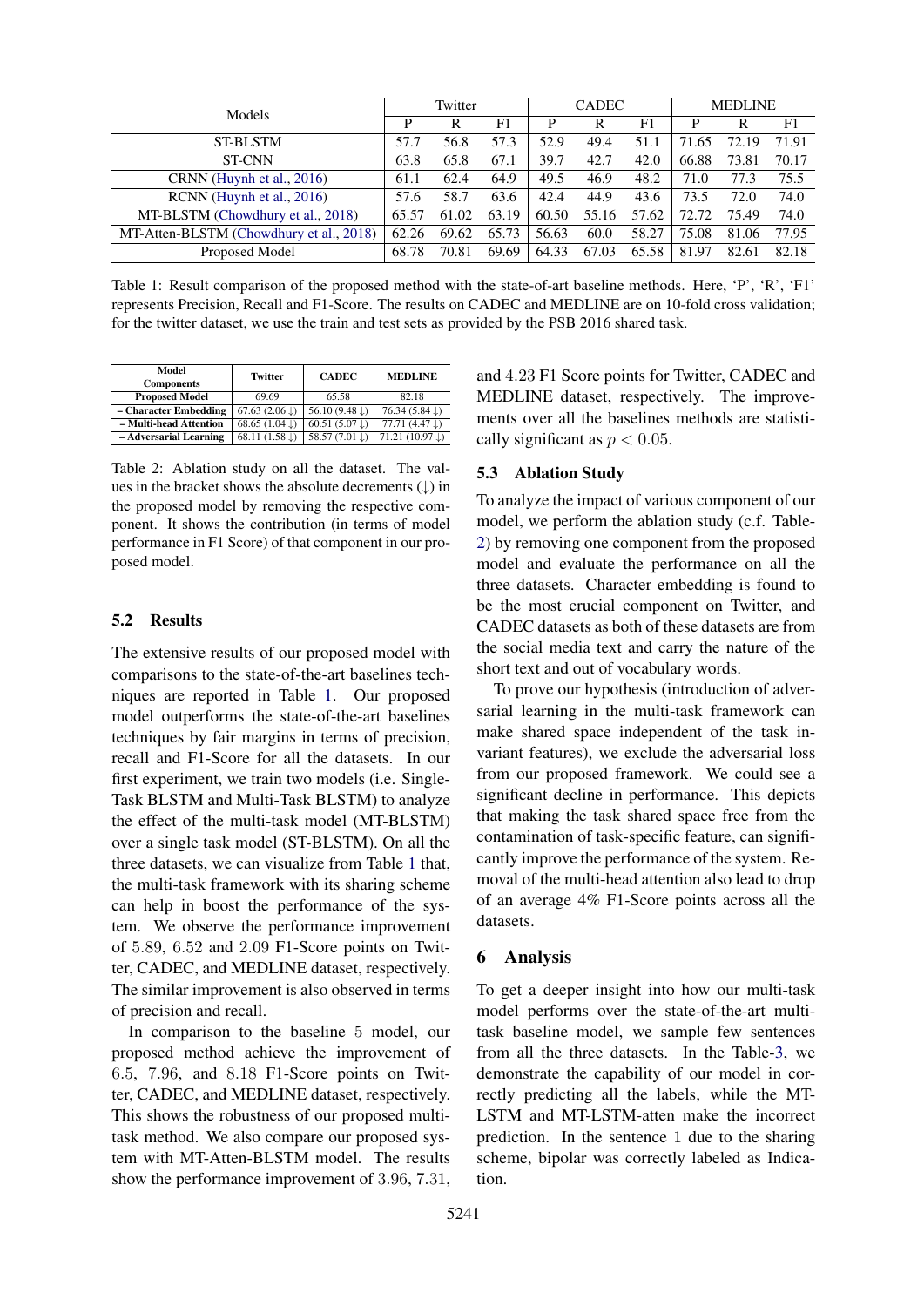<span id="page-8-1"></span>

| Sentence 1               | fluoxetine        | and          | quet         | combo    | zombified    | me           | ahh         | the               | med      | merrygoround | bipolar              |
|--------------------------|-------------------|--------------|--------------|----------|--------------|--------------|-------------|-------------------|----------|--------------|----------------------|
| <b>Actual Labels</b>     | B-Drug            |              | $B-Drug$ O   |          | <b>B-ADR</b> |              | О           |                   |          |              | <b>B-Indication</b>  |
| <b>MT-LSTM</b>           | B-Drug            | 0            | B-Drug O     |          | O            |              | Ω           | О                 | $\theta$ | O            |                      |
| <b>MT-LSTM-Atten</b>     | B-Drug            | Ő            | B-Drug O     |          | <b>B-ADR</b> |              | О           | $^{(1)}$          | $\theta$ | $\Omega$     |                      |
| <b>Proposed Approach</b> | B-Drug            |              | B-Drug O     |          | <b>B-ADR</b> |              | O           | О                 |          |              | <b>B</b> -Indication |
| <b>Sentence 2</b>        | clozapine-induced | tonic-clonic | seizure      | managed  | with         | valproate    | implication | for               | clinical | care         |                      |
| <b>Actual Labels</b>     | B-Drug            | <b>B-ADR</b> | I-ADR        | $\Omega$ | $\Omega$     |              | O           | O                 | $\theta$ |              |                      |
| <b>MT-LSTM</b>           | B-Drug            | O            | О            | 0        | О            |              | О           | О                 | $\theta$ | $\Omega$     |                      |
| <b>MT-LSTM-Atten</b>     | B-Drug            |              | <b>B-ADR</b> | - റ      | Ω            | <b>B-ADR</b> | $\Omega$    | $\mathbf{\Omega}$ | $\theta$ | $\Omega$     |                      |
| <b>Proposed Approach</b> | B-Drug            | <b>B-ADR</b> | I-ADR        | $\Omega$ | Ω            |              | Ω           |                   |          | O            |                      |

Table 3: Comparison of the predictions of the proposed approach with the baseline models.

<span id="page-8-2"></span>

| Type-1 | Sentence 1 | too          | much         | zoloft       | and          | seroquel     | to           | get          | the          | horn         | my           | life          | <i>is</i>   | lie         |             |       |              |
|--------|------------|--------------|--------------|--------------|--------------|--------------|--------------|--------------|--------------|--------------|--------------|---------------|-------------|-------------|-------------|-------|--------------|
|        | Actual     | $\circ$      |              | B-Drug       | О            | B-Drug       | 0            |              | О            | <b>B-ADR</b> | -ADR         | <b>LADR</b>   | $\circ$     | $\circ$     |             |       |              |
|        | Predicted  | $\Omega$     | О            | B-Drug       | О            | B-Drug       | $\circ$      | О            | O            | О            | О            | $\circ$       | O           | $\Omega$    |             |       |              |
| Type-2 | Sentence 2 | pain         | in           | upper        | right        | arm          | could        | not          | sleep        | on           | 11           | <sub>or</sub> | move        | it          | behind      | my    | back         |
|        | Actual     | <b>B-ADR</b> | I-ADR        | I-ADR        | I-ADR        | I-ADR        | $\circ$      |              | O            | $\left($     |              |               |             | O)          |             |       | $\Omega$     |
|        | Predicted  | <b>B-ADR</b> | <b>I-ADR</b> | I-ADR        | <b>I-ADR</b> | <b>I-ADR</b> | I-ADR        | <b>I-ADR</b> | $I-ADR$      | <b>I-ADR</b> | <b>I-ADR</b> | LADR          | <b>LADR</b> | <b>LADR</b> | <b>LADR</b> | I-ADR | <b>I-ADR</b> |
| Type-3 | Sentence 3 | terrible     | joint        | pain         | could        | not          | move         | shoulder     | hip          | hurt         |              |               |             |             |             |       |              |
|        | Actual     | $\Omega$     | <b>B-ADR</b> | <b>B-ADR</b> | <b>B-ADR</b> | I-ADR        | I-ADR        | <b>LADR</b>  | <b>B-ADR</b> | I-ADR        |              |               |             |             |             |       |              |
|        | Predicted  | <b>B-ADR</b> | LADR         | ADR          | <b>B-ADR</b> | LADR         | <b>I-ADR</b> | <b>LADR</b>  | LADR.        | <b>I-ADR</b> |              |               |             |             |             |       |              |

Table 4: Exemplar description of various types of error. Here, Type-1 represent the error due '*Presence of implicit mention*'. Type-2 represent the error due to '*Issue in annotation*' and Type-3 represents the error of type '*Boundary detection problem*'.

In the sentence 2, we observe that, only MT-LSTM-Atten model is able to predict the partial ADR (i.e. seizure instead of tonic-clonic seizure.), while our model is able to predict the full ADR phrase correctly.

### 6.1 Error Analysis

In this subsection, we analyze the different sources of errors which lead to mis-classification. We closely study the false positive and false negative instances and come up with the following observations:

(1) Presence of implicit mention: We observe that in the Twitter dataset user often tends to use very implicit and creative language to describe their adverse drug reaction. For e.g., in the sentence-1 of Table[-4,](#page-8-2) user describes his ADR as '*horn my life*' by taking drug (*zoloft and seroquel*). (2) Issue in annotation: For the CADEC dataset, we observe some of the sentences are not completely tagged. For e.g., in the sentence-2 of Table-[4,](#page-8-2) here '*could not sleep*', '*move it behind my back*' is also an ADR, in addition to '*pain in upper right arm*'. However, the first two ADRs are not labeled in the dataset.

(3) Boundary detection problem: We also observe that, our system sometimes fails to detect the proper boundary. This might be because of the task sharing feature, which learns the feature distributions across the dataset which may not be correct for the given dataset as shown in sentence-3 of Table[-4.](#page-8-2)

## 7 Conclusion

In this paper, we have proposed an end-to-end multi-task framework that provides a unified solution for pharmacovigilance mining. We have utilized an adversarial training based multi-task framework, which ensures that task-specific and task shared features are not contaminated. We evaluated this framework on three benchmark pharmacovigilance datasets. Our results demonstrate the capability of our model across all the datasets. In future, we would like to assist the model with multiple linguistic aspects of social media text like figurative languages.

### Acknowledgement

Sriparna Saha and Asif Ekbal gratefully acknowledge the Young Faculty Research Fellowship (YFRF) Award, supported by Visvesvaraya PhD scheme for Electronics and IT, Ministry of Electronics and Information Technology (MeitY), Government of India, being implemented by Digital India Corporation (formerly Media Lab Asia) for carrying out this research. Authors acknowledge "Shusrut: ezDI Research Lab on Health Informatics", Department of Computer Science and Engineering, IIT Patna, India.

### **References**

<span id="page-8-0"></span>Eiji Aramaki, Yasuhide Miura, Masatsugu Tonoike, Tomoko Ohkuma, Hiroshi Masuichi, Kayo Waki, and Kazuhiko Ohe. 2010. Extraction of adverse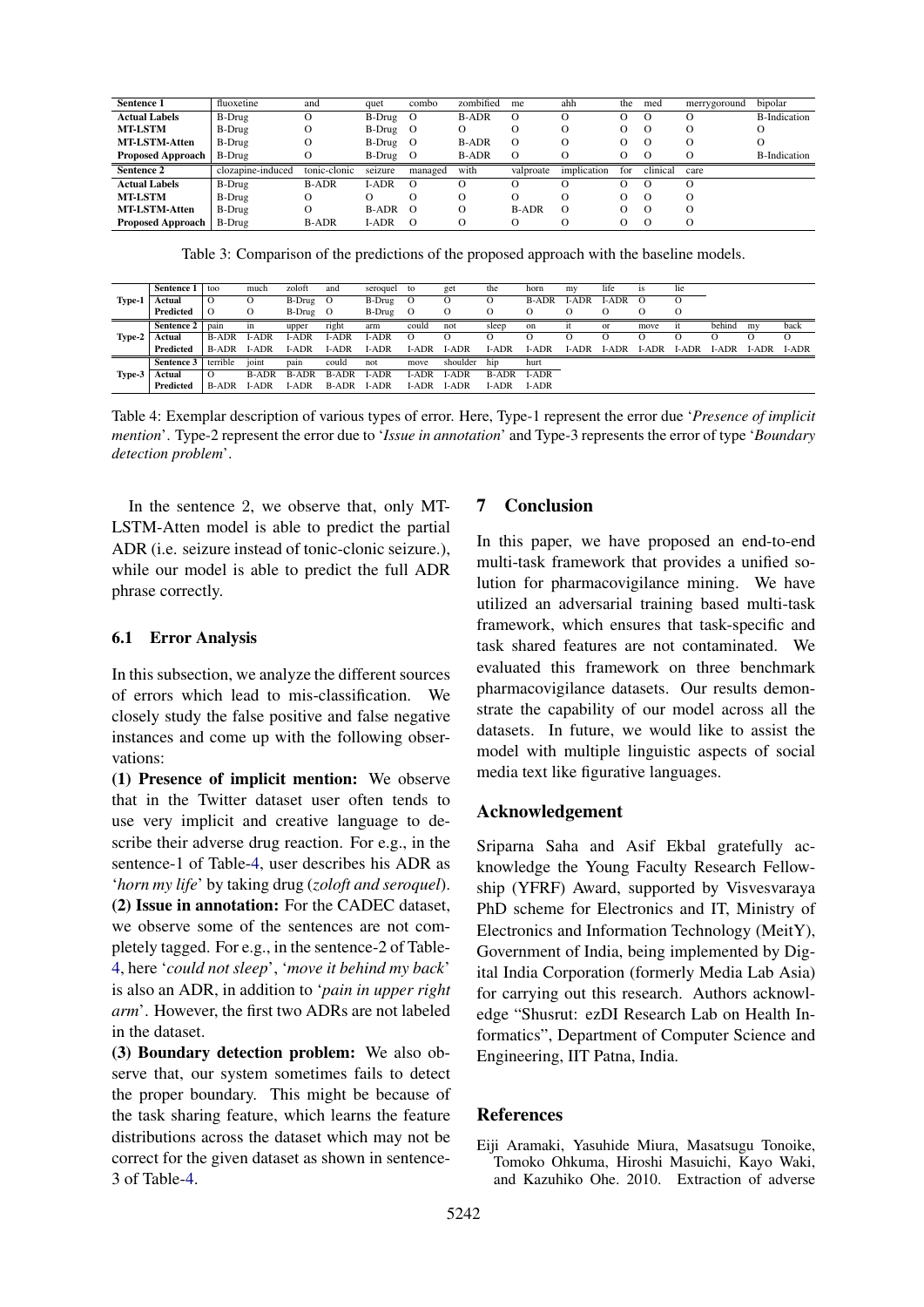drug effects from clinical records. *Studies in health technology and informatics*, 160 Pt 1:739–43.

- <span id="page-9-17"></span>Dzmitry Bahdanau, Kyunghyun Cho, and Yoshua Bengio. 2015. [Neural machine translation by jointly](http://arxiv.org/abs/1409.0473) [learning to align and translate.](http://arxiv.org/abs/1409.0473) In *3rd International Conference on Learning Representations, ICLR 2015, San Diego, CA, USA, May 7-9, 2015, Conference Track Proceedings*.
- <span id="page-9-1"></span>Rachel E Behrman, Joshua S Benner, Jeffrey S Brown, Mark McClellan, Janet Woodcock, and Richard Platt. 2011. Developing the sentinel systema national resource for evidence development. *New England Journal of Medicine*, 364(6):498–499.
- <span id="page-9-11"></span>Adrian Benton, Lyle Ungar, Shawndra Hill, Sean Hennessy, Jun Mao, Annie Chung, Charles E Leonard, and John H Holmes. 2011. Identifying potential adverse effects using the web: A new approach to medical hypothesis generation. *Journal of biomedical informatics*, 44(6):989–996.
- <span id="page-9-13"></span>Shaika Chowdhury, Chenwei Zhang, and Philip S. Yu. 2018. [Multi-task pharmacovigilance mining from](https://doi.org/10.1145/3178876.3186053) [social media posts.](https://doi.org/10.1145/3178876.3186053) In *Proceedings of the 2018 World Wide Web Conference*, WWW '18, pages 117–126, Republic and Canton of Geneva, Switzerland. International World Wide Web Conferences Steering Committee.
- <span id="page-9-14"></span>Marta R. Costa-jussà and José A. R. Fonollosa. 2016. [Character-based neural machine translation.](https://doi.org/10.18653/v1/P16-2058) In *Proceedings of the 54th Annual Meeting of the Association for Computational Linguistics (Volume 2: Short Papers)*, pages 357–361, Berlin, Germany. Association for Computational Linguistics.
- <span id="page-9-16"></span>Chris Dyer, Miguel Ballesteros, Wang Ling, Austin Matthews, and Noah A. Smith. 2015. [Transition](https://doi.org/10.3115/v1/P15-1033)[based dependency parsing with stack long short](https://doi.org/10.3115/v1/P15-1033)[term memory.](https://doi.org/10.3115/v1/P15-1033) In *Proceedings of the 53rd Annual Meeting of the Association for Computational Linguistics and the 7th International Joint Conference on Natural Language Processing (Volume 1: Long Papers)*, pages 334–343, Beijing, China. Association for Computational Linguistics.
- <span id="page-9-2"></span>Clark C Freifeld, John S Brownstein, Christopher M Menone, Wenjie Bao, Ross Filice, Taha Kass-Hout, and Nabarun Dasgupta. 2014. Digital drug safety surveillance: monitoring pharmaceutical products in twitter. *Drug safety*, 37(5):343–350.
- <span id="page-9-6"></span>Carol Friedman. 2009. Discovering novel adverse drug events using natural language processing and mining of the electronic health record. In *Conference on Artificial Intelligence in Medicine in Europe*, pages 1–5. Springer.
- <span id="page-9-18"></span>Yaroslav Ganin and Victor S. Lempitsky. 2015. [Un](http://proceedings.mlr.press/v37/ganin15.html)[supervised domain adaptation by backpropagation.](http://proceedings.mlr.press/v37/ganin15.html) In *Proceedings of the 32nd International Conference on Machine Learning, ICML 2015, Lille, France, 6- 11 July 2015*, pages 1180–1189.
- <span id="page-9-3"></span>Ian Goodfellow, Jean Pouget-Abadie, Mehdi Mirza, Bing Xu, David Warde-Farley, Sherjil Ozair, Aaron Courville, and Yoshua Bengio. 2014. Generative adversarial nets. In *Advances in neural information processing systems*, pages 2672–2680.
- <span id="page-9-15"></span>Alex Graves, Abdel-rahman Mohamed, and Geoffrey Hinton. 2013. Speech recognition with deep recurrent neural networks. In *Acoustics, speech and signal processing (icassp), 2013 ieee international conference on*, pages 6645–6649. IEEE.
- <span id="page-9-7"></span>Harsha Gurulingappa, Juliane Fluck, Martin Hofmann-Apitius, and Luca Toldo. 2011. Identification of adverse drug event assertive sentences in medical case reports. In *First international workshop on knowledge discovery and health care management (KD-HCM), European conference on machine learning and principles and practice of knowledge discovery in databases (ECML PKDD)*, pages 16–27.
- <span id="page-9-5"></span>Harsha Gurulingappa, Abdul Mateen-Rajpu, and Luca Toldo. 2012a. Extraction of potential adverse drug events from medical case reports. *Journal of biomedical semantics*, 3(1):15.
- <span id="page-9-10"></span>Harsha Gurulingappa, Abdul Mateen Rajput, Angus Roberts, Juliane Fluck, Martin Hofmann-Apitius, and Luca Toldo. 2012b. Development of a benchmark corpus to support the automatic extraction of drug-related adverse effects from medical case reports. *Journal of biomedical informatics*, 45(5):885–892.
- <span id="page-9-0"></span>Katja M Hakkarainen, Khadidja Hedna, Max Petzold, and Staffan Hägg. 2012. Percentage of patients with preventable adverse drug reactions and preventability of adverse drug reactions–a meta-analysis. *PloS one*, 7(3):e33236.
- <span id="page-9-12"></span>Rave Harpaz, William DuMouchel, Nigam H Shah, David Madigan, Patrick Ryan, and Carol Friedman. 2012a. Novel data-mining methodologies for adverse drug event discovery and analysis. *Clinical Pharmacology & Therapeutics*, 91(6):1010–1021.
- <span id="page-9-8"></span>Rave Harpaz, Santiago Vilar, William DuMouchel, Hojjat Salmasian, Krystl Haerian, Nigam H Shah, Herbert S Chase, and Carol Friedman. 2012b. Combing signals from spontaneous reports and electronic health records for detection of adverse drug reactions. *Journal of the American Medical Informatics Association*, 20(3):413–419.
- <span id="page-9-9"></span>Trung Huynh, Yulan He, Alistair Willis, and Stefan Rueger. 2016. [Adverse drug reaction classification](https://www.aclweb.org/anthology/C16-1084) [with deep neural networks.](https://www.aclweb.org/anthology/C16-1084) In *Proceedings of COL-ING 2016, the 26th International Conference on Computational Linguistics: Technical Papers*, pages 877–887, Osaka, Japan. The COLING 2016 Organizing Committee.
- <span id="page-9-4"></span>Sarvnaz Karimi, Alejandro Metke-Jimenez, Madonna Kemp, and Chen Wang. 2015. Cadec: A corpus of adverse drug event annotations. *Journal of biomedical informatics*, 55:73–81.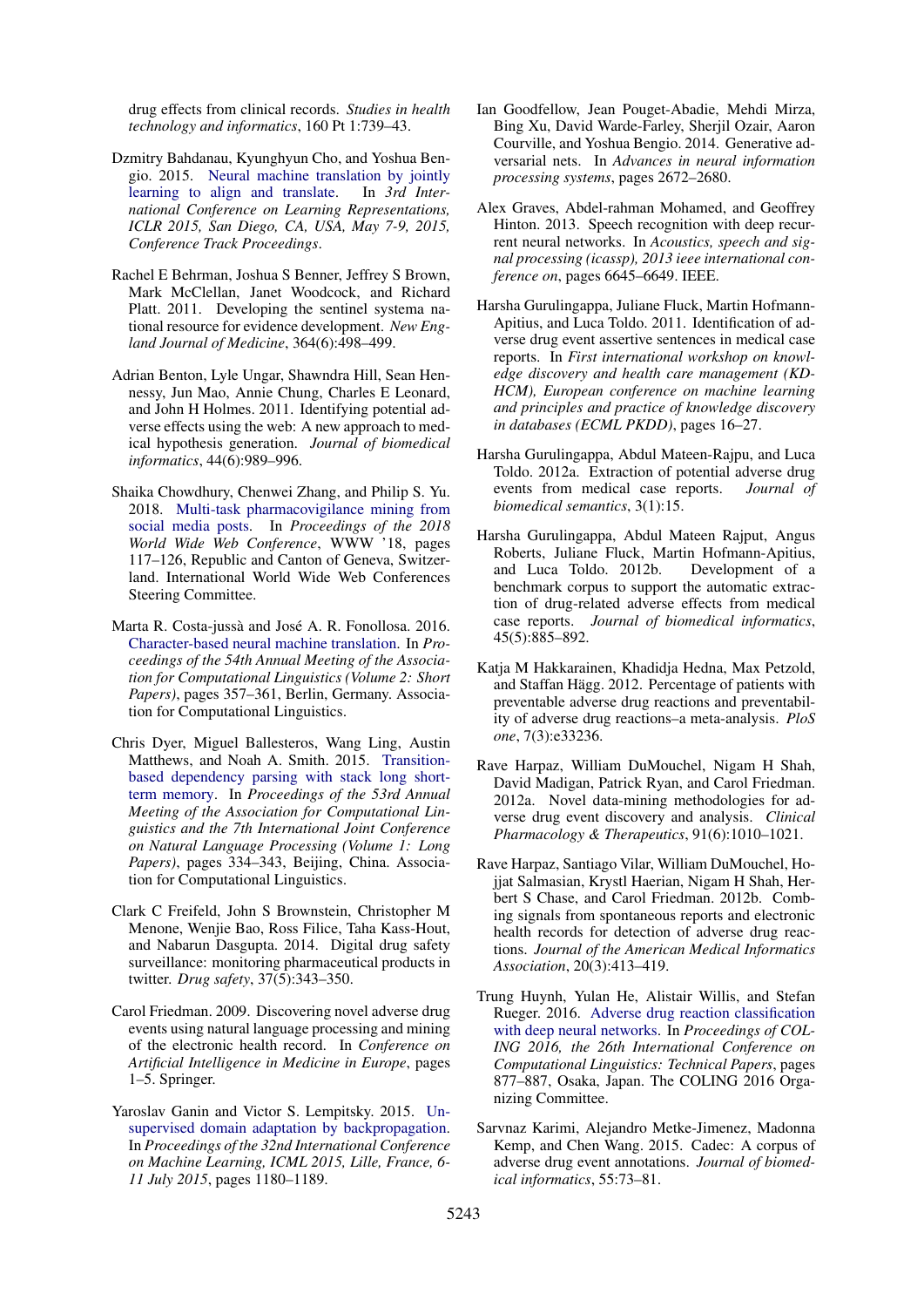- <span id="page-10-12"></span>Yoon Kim, Yacine Jernite, David Sontag, and Alexander M. Rush. 2016. [Character-aware neural lan](http://dl.acm.org/citation.cfm?id=3016100.3016285)[guage models.](http://dl.acm.org/citation.cfm?id=3016100.3016285) In *Proceedings of the Thirtieth AAAI Conference on Artificial Intelligence*, AAAI'16, pages 2741–2749. AAAI Press.
- <span id="page-10-18"></span>Diederik P. Kingma and Jimmy Ba. 2015. [Adam: A](http://arxiv.org/abs/1412.6980) [method for stochastic optimization.](http://arxiv.org/abs/1412.6980) In *3rd International Conference on Learning Representations, ICLR 2015, San Diego, CA, USA, May 7-9, 2015, Conference Track Proceedings*.
- <span id="page-10-16"></span>John D. Lafferty, Andrew McCallum, and Fernando C. N. Pereira. 2001. [Conditional random fields:](http://dl.acm.org/citation.cfm?id=645530.655813) [Probabilistic models for segmenting and labeling se](http://dl.acm.org/citation.cfm?id=645530.655813)[quence data.](http://dl.acm.org/citation.cfm?id=645530.655813) In *Proceedings of the Eighteenth International Conference on Machine Learning*, ICML '01, pages 282–289, San Francisco, CA, USA. Morgan Kaufmann Publishers Inc.
- <span id="page-10-2"></span>Robert Leaman, Laura Wojtulewicz, Ryan Sullivan, Annie Skariah, Jian Yang, and Graciela Gonzalez. 2010. Towards internet-age pharmacovigilance: extracting adverse drug reactions from user posts to health-related social networks. In *Proceedings of the 2010 workshop on biomedical natural language processing*, pages 117–125. Association for Computational Linguistics.
- <span id="page-10-8"></span>Kathy Lee, Ashequl Qadir, Sadid A. Hasan, Vivek Datla, Aaditya Prakash, Joey Liu, and Oladimeji Farri. 2017. [Adverse drug event detection in](https://doi.org/10.1145/3038912.3052671) [tweets with semi-supervised convolutional neural](https://doi.org/10.1145/3038912.3052671) [networks.](https://doi.org/10.1145/3038912.3052671) In *Proceedings of the 26th International Conference on World Wide Web*, WWW '17, pages 705–714, Republic and Canton of Geneva, Switzerland. International World Wide Web Conferences Steering Committee.
- <span id="page-10-1"></span>Hui Li, Xiao-Jing Guo, Xiao-Fei Ye, Hong Jiang, Wen-Min Du, Jin-Fang Xu, Xin-Ji Zhang, and Jia He. 2014. Adverse drug reactions of spontaneous reports in shanghai pediatric population. *PLoS One*, 9(2):e89829.
- <span id="page-10-14"></span>Pengfei Liu, Xipeng Qiu, and Xuanjing Huang. 2017. [Adversarial multi-task learning for text classifica](https://doi.org/10.18653/v1/P17-1001)[tion.](https://doi.org/10.18653/v1/P17-1001) In *Proceedings of the 55th Annual Meeting of the Association for Computational Linguistics (Volume 1: Long Papers)*, pages 1–10, Vancouver, Canada. Association for Computational Linguistics.
- <span id="page-10-6"></span>Azadeh Nikfarjam and Graciela H Gonzalez. 2011. Pattern mining for extraction of mentions of adverse drug reactions from user comments. In *AMIA Annual Symposium Proceedings*, volume 2011, page 1019. American Medical Informatics Association.
- <span id="page-10-7"></span>Azadeh Nikfarjam, Abeed Sarker, Karen Oconnor, Rachel Ginn, and Graciela Gonzalez. 2015. Pharmacovigilance from social media: mining adverse drug reaction mentions using sequence labeling with word embedding cluster features. *Journal of the American Medical Informatics Association*, 22(3):671–681.
- <span id="page-10-13"></span>Aaditya Prakash, Sadid A. Hasan, Kathy Lee, Vivek V. Datla, Ashequl Qadir, Joey Liu, and Oladimeji Farri. 2016. [Neural paraphrase generation with stacked](http://aclweb.org/anthology/C/C16/C16-1275.pdf) [residual LSTM networks.](http://aclweb.org/anthology/C/C16/C16-1275.pdf) In *COLING 2016, 26th International Conference on Computational Linguistics, Proceedings of the Conference: Technical Papers, December 11-16, 2016, Osaka, Japan*, pages 2923–2934.
- <span id="page-10-17"></span>S Pyysalo, F Ginter, H Moen, T Salakoski, and S Ananiadou. 2013. Distributional semantics resources for biomedical text processing. In *Proceedings of LBM 2013*, pages 39–44.
- <span id="page-10-5"></span>Abeed Sarker and Graciela Gonzalez. 2015. Portable automatic text classification for adverse drug reaction detection via multi-corpus training. *Journal of biomedical informatics*, 53:196–207.
- <span id="page-10-3"></span>Abeed Sarker, Azadeh Nikfarjam, and Graciela Gonzalez. 2016. Social media mining shared task workshop. In *Biocomputing 2016: Proceedings of the Pacific Symposium*, pages 581–592. World Scientific.
- <span id="page-10-11"></span>Rupesh K Srivastava, Klaus Greff, and Jürgen Schmidhuber. 2015. [Training very deep networks.](http://papers.nips.cc/paper/5850-training-very-deep-networks.pdf) In C. Cortes, N. D. Lawrence, D. D. Lee, M. Sugiyama, and R. Garnett, editors, *Advances in Neural Information Processing Systems 28*, pages 2377–2385. Curran Associates, Inc.
- <span id="page-10-9"></span>Gabriel Stanovsky, Daniel Gruhl, and Pablo Mendes. 2017. Recognizing mentions of adverse drug reaction in social media using knowledge-infused recurrent models. In *Proceedings of the 15th Conference of the European Chapter of the Association for Computational Linguistics: Volume 1, Long Papers*, volume 1, pages 142–151.
- <span id="page-10-0"></span>Janet Sultana, Paola Cutroneo, and Gianluca Trifirò. 2013. Clinical and economic burden of adverse drug reactions. *Journal of pharmacology & pharmacotherapeutics*, 4(Suppl1):S73.
- <span id="page-10-10"></span>Elena Tutubalina and Sergey Nikolenko. 2017. Combination of deep recurrent neural networks and conditional random fields for extracting adverse drug reactions from user reviews. *Journal of Healthcare Engineering*, 2017.
- <span id="page-10-15"></span>Ashish Vaswani, Noam Shazeer, Niki Parmar, Jakob Uszkoreit, Llion Jones, Aidan N Gomez, Łukasz Kaiser, and Illia Polosukhin. 2017. Attention is all you need. In *Advances in Neural Information Processing Systems*, pages 5998–6008.
- <span id="page-10-4"></span>Xiaoyan Wang, George Hripcsak, Marianthi Markatou, and Carol Friedman. 2009. Active computerized pharmacovigilance using natural language processing, statistics, and electronic health records: a feasibility study. *Journal of the American Medical Informatics Association*, 16(3):328–337.